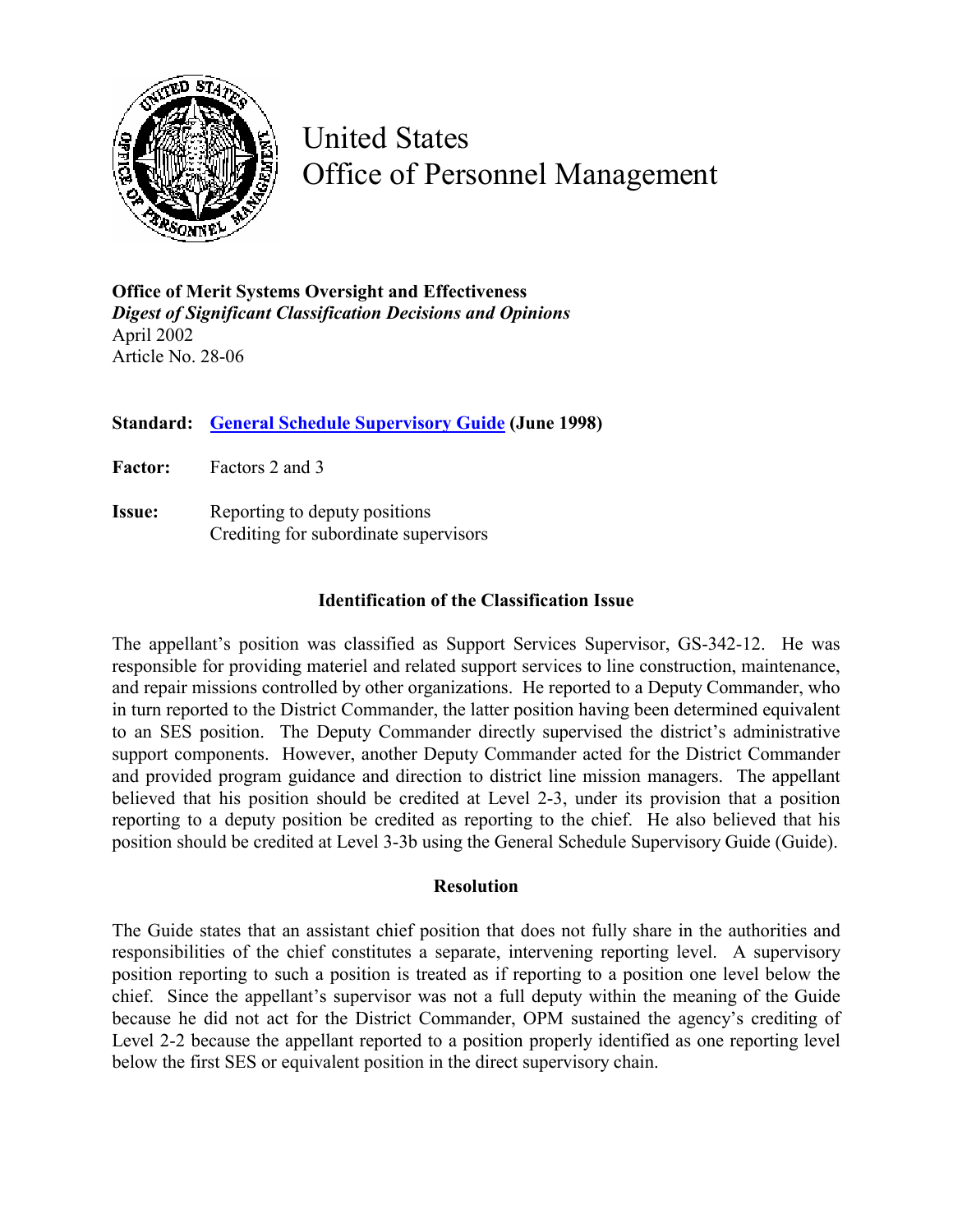The same general principle applies to the grading of deputy positions. In order to be classified one grade lower than the grade of the chief position to which it reports, a deputy position must share fully in the duties, responsibilities, and authorities of the chief. This may be either in the capacity of alter ego, where the deputy fully shares in the direction of all phases of the organization's work, or as manager of a major part of the overall program when the total authority and responsibility for the organization is equally divided between the chief and the deputy. By definition, only one full deputy position can exist at a given organizational level. If two (or more) positions are designated as "deputies," they are classified at least two grades lower than the grade of the chief position to which they report under the Guide.

Under Level 3-3b of the Guide, several responsibilities (e.g. 1, 3, 5, 6, 8) are only credited to supervisors who direct two or more subordinate supervisors, team leaders, or comparable personnel. To support these designations, these subordinate personnel must spend 25 percent or more of their time on supervisory, lead, or comparable functions. These responsibilities may only be credited in situations where the subordinate organization is so large and its work so complex that it *requires* managing through these types of subordinate positions.

The appellant supervised a GS-11 specialist who directed five staff years of full-time employee work, one year of contractor laboring work, and one student. Since it was reasonable to conclude that this GS-11 employee spent 25 percent of his time leading work, this position was credited as a subordinate supervisor/leader under the appellant's position. The appellant also supervised a GS-9 specialist, who oversaw the work of two full-time employee positions, a contractor, and a student. The PD's for the two full-time positions showed that the incumbents worked independently in their day-to-day duties. In addition, contractor oversight was limited to accepting or rejecting work. Therefore, this GS-9 position was not credited as a subordinate supervisor/leader under the appellant's position. Since only one subordinate supervisor/leader position was supportable, OPM concluded that the appellant's organization did not have the characteristics that would *require* using multiple team leaders or supervisors who devoted at least 25 percent of their time to leadership responsibilities. Because the position did not exercise a sufficient number of Level 3-3b responsibilities, OPM sustained the agency's crediting of Level  $3-2c$ .

## **"Back to the Basics"**

When evaluating a supervisory position, only the actual requirements of the organization supervised should be credited. Establishing multiple subordinate supervisory or leader positions with minimal corresponding responsibilities serves to dilute rather than magnify the actual management requirements of the organization and should not be treated as an indication of a more complex organization than actually exists. The authority to carry out supervisory functions that rarely if ever occur, such as approving costly training or extensive overtime, cannot be credited if the organization does not require the regular and recurring exercise of that authority. Only the actual demands that the organization places on the supervisor may be examined in assigning a factor level.